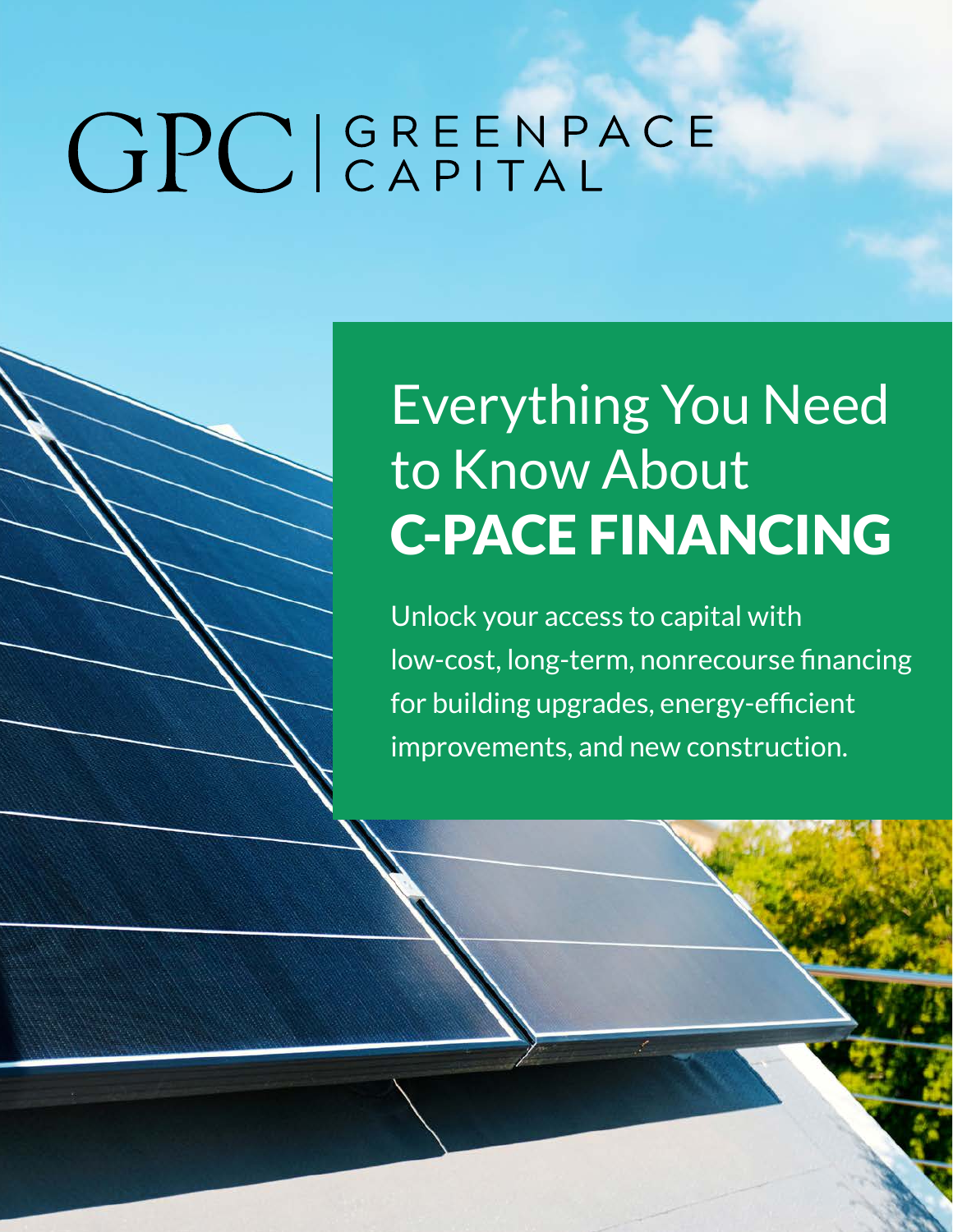## What Is PACE?

**Property Assessed Clean Energy (PACE) financing is an innovative public-private program solution for property owners to finance energy-efficient building upgrades. PACE provides 100% financing for project costs and requires no personal or business guarantee.**

Traditional financing options simply don't provide a worthwhile return on investment for property owners. Up-front costs, low approval rates, and short-term repayment pressures negatively impact your cash flow.

PACE financing requires no deposit and no down payment. With fixed interest rates and long-term financing, property owners get direct access to capital. Plus, it spreads payments out up to 30 years through an assessment on the property tax bill.

#### **The 2 Types of PACE Programs**

| -<br>- |  |
|--------|--|

**Residential PACE (R-PACE):** 

Single homes and multi-family properties with fewer than five units.



**Commercial PACE (C-PACE):** 

Commercial properties, industrial buildings, nonprofits, and multi-family properties with five or more units.

This guide will focus on C-PACE, which is increasingly popular with building owners and contractors. The Office of Energy Efficiency and Renewable Energy<sup>1</sup> reports that more than \$800 million in energy efficiency projects on commercial properties have been financed in 35 states plus the District of Columbia.

<sup>1</sup> [Office of Energy Efficiency and Renewable Energy](https://www.energy.gov/eere/slsc/property-assessed-clean-energy-programs)

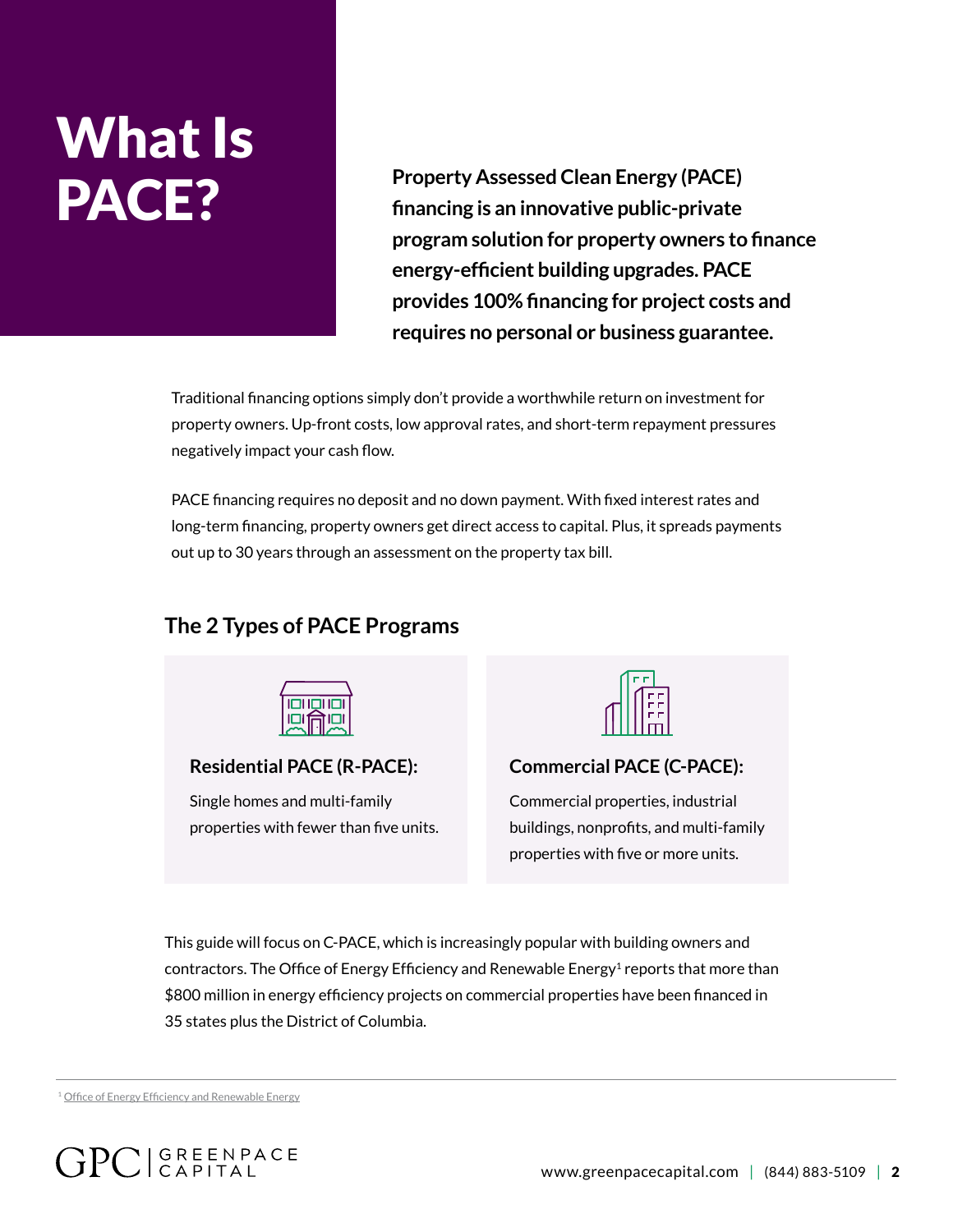### How Does C-PACE Financing Work?

**States pass legislation that allows local municipalities to establish C-PACE programs, with funding made possible through public-private partnerships.**

C-PACE is classified as a property assessment, not a loan, and financing is repaid through your property taxes. The financing stays with the property, not the property owner. If the property is sold, the assessment can transfer to the new owner.

While C-PACE is relatively new (the first project was proposed in 2007), assessment financing has a long history. It helps pay for public services like schools, libraries, sidewalks, and fire departments.

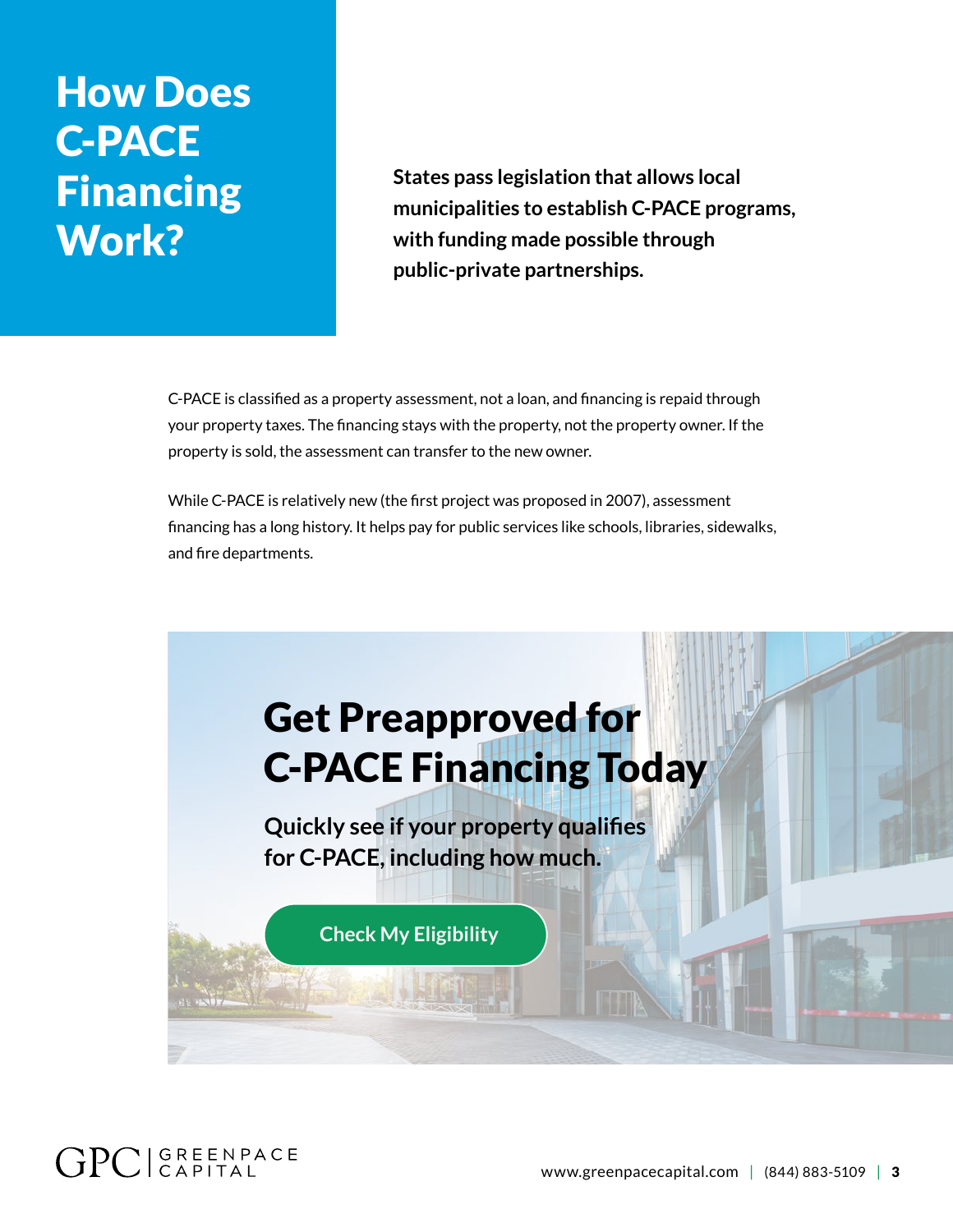## **What Can** C-PACE Help Finance?

#### **C-PACE financing is available for:**

- ◆ **New Construction:** Fund new construction projects.
- ◆ **Building Updates:** Enhance your building's appeal and marketability.
- **Retroactive Financing:** Secure cash for projects completed in the past three years.

Unlike most traditional commercial loans, with C-PACE you can secure low-interest financing for smaller projects starting at \$50,000. C-PACE also carries less risk and lower interest rates than other financing options, like mezzanine and commercial loans.



**Since 2009, cumulative C-PACE investments in real estate have climbed to over \$1.5 billion.<sup>2</sup>**

Hundreds of energy-efficiency, water-efficiency, and renewable-energy projects are eligible for C-PACE financing and tax credits. Some examples include:



 $\bigcirc$ 

◆ HVAC systems

 $\vee$  Windows, doors, and skylights

 $\checkmark$  Seismic improvements

- $\vee$  Water heating
- $\blacktriangleright$  Alternative energy

**Energy savings generated by improvements usually exceed annual payments.** 

<sup>2</sup> [PACENation](https://pacenation.org/wp-content/uploads/2020/04/PACE-Facts-4-24-20.pdf)

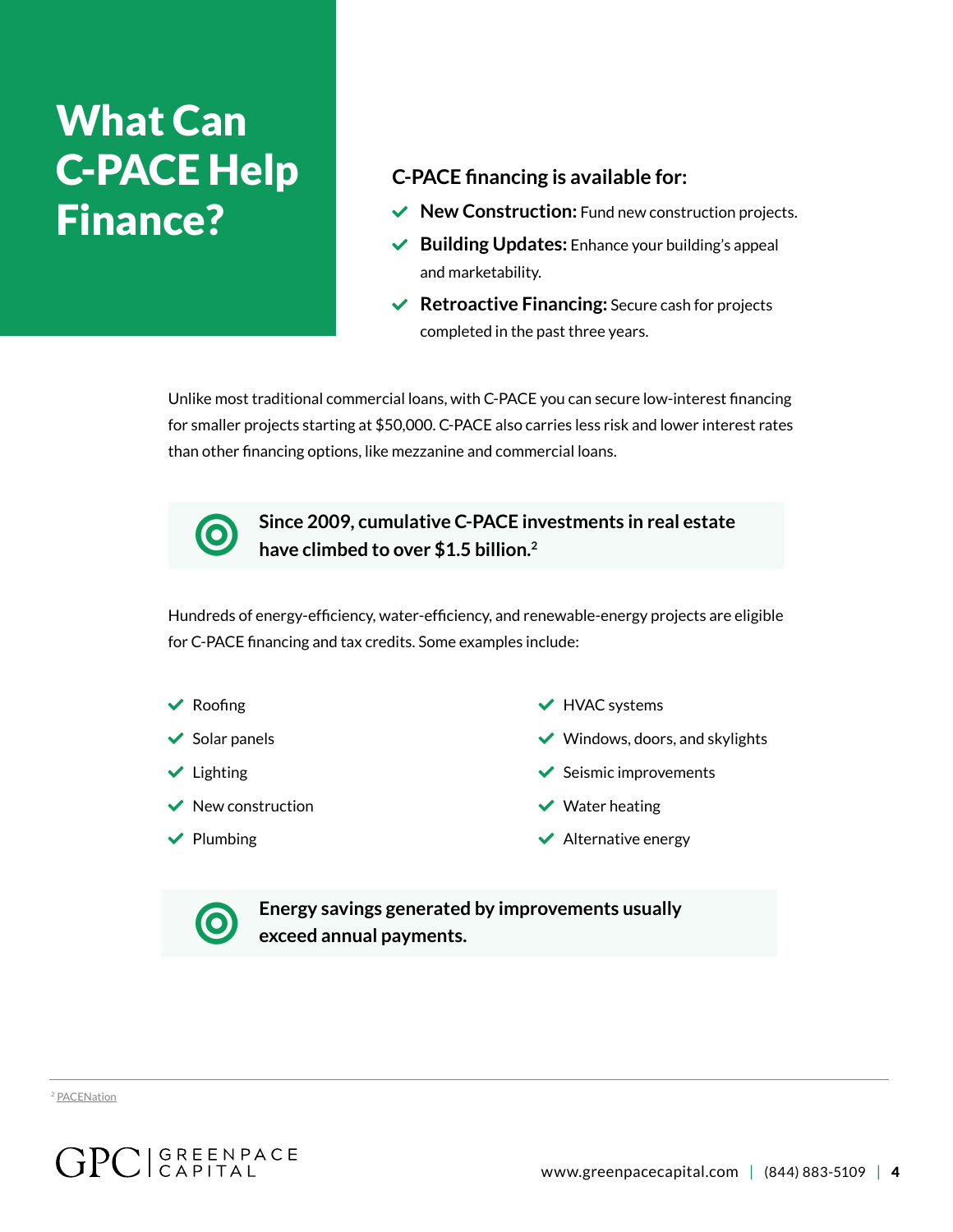What Role Does a PACE Program Administrator Play?

 $\bigcirc$ 

**Once PACE programs are authorized by the state legislature and adopted by local municipalities, a PACE program administrator is selected to assess and manage the project before administering financing.** 

They are responsible for overseeing the project and ensuring that it aligns with the state or local legislation's program guidelines. The administrator partners with the property owner to determine the amount of financing needed and can recommend qualified contractors.

**The U.S. Department of Energy oversees PACE programs.**

#### **C-PACE Financing: A Valuable Tool for Contractors**

Contractors who educate property owners on the benefits of C-PACE financing can help them make energy-efficient improvements that generate more value, secure potential tax credits, and make their properties more marketable.

A faster approval process, higher approval rates, and larger equity rates make C-PACE more viable than other financing options. Because there are no personal guarantees from the property owner, it's a strategic way for contractors to secure more efficiency-related projects.



#### $GPC|$  GREENPACE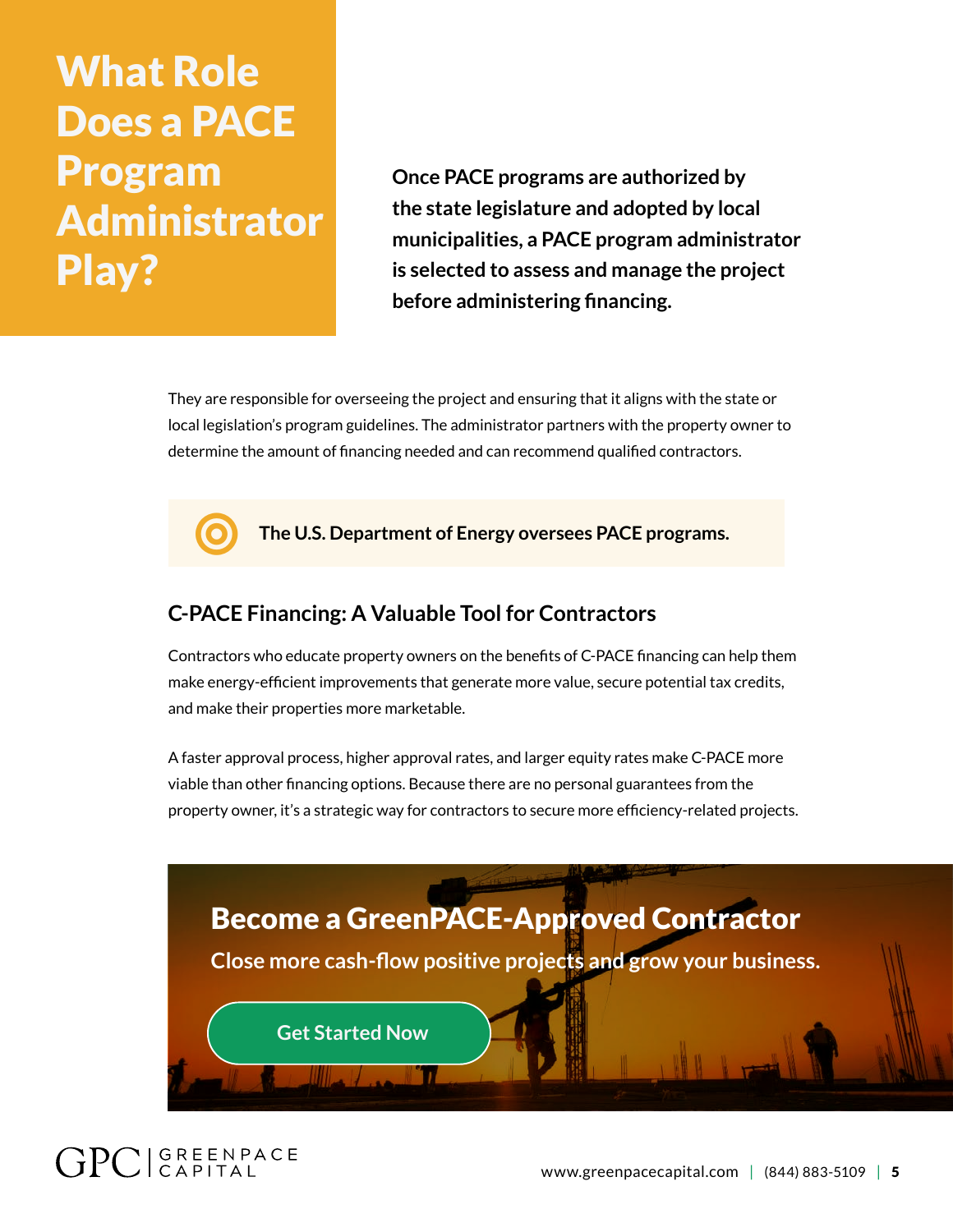## How Long Does C-PACE Financing Approval Take?

**Timelines depend on the jurisdiction and project, but approval for C-PACE financing can take as little as one day with financing available in seven days. To determine your preapproval amount, a PACE administrator only needs to know the property address.** 

By comparison, approval for a commercial loan can take months, and it often requires expensive third-party reports from appraisers, environmentalists, and engineers. Why wait several months to secure financing when it can be done in a few days?

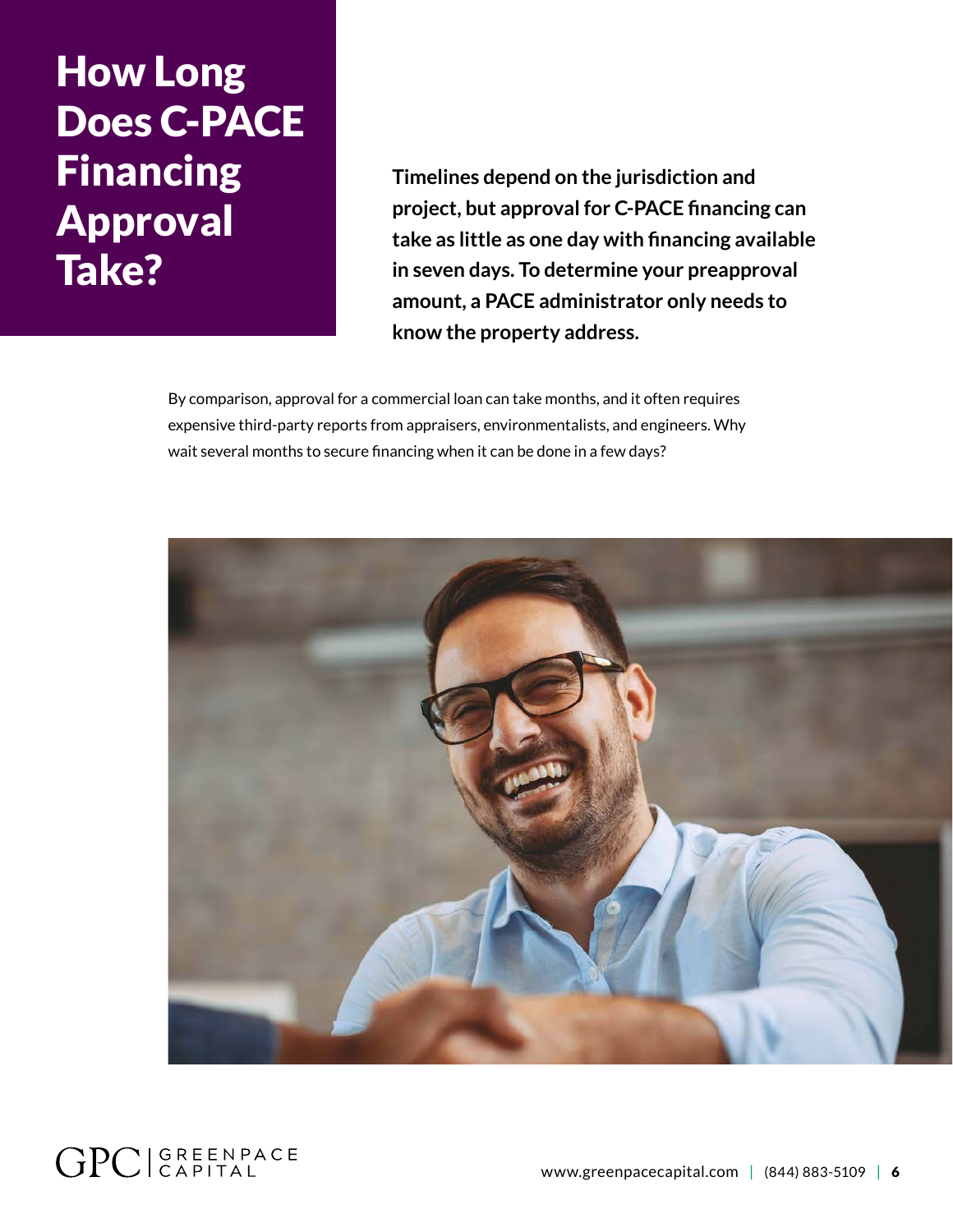#### How Does C-PACE Financing Compare With **Traditional** Loans?

**C-PACE financing has a higher loan-to-value (LTV) ratio and an easier approval process than traditional financing options. Because of the longer financing terms and no out-of-pocket costs, property owners stay cash-flow positive.** 

#### **Average Interest Rates and Terms for Common Financing Models vs. C-PACE**

| <b>Financing Model</b> | <b>Interest Rate</b> | <b>Max LTV</b> | <b>Term Years</b> | <b>Prepayment Penalty</b> | <b>Risk Level</b> |
|------------------------|----------------------|----------------|-------------------|---------------------------|-------------------|
| Mezzanine              | 12% to 20%           | 85%            | 3 to 5 years      | Sometimes                 | High              |
| Commercial             | 3% to 14%            | 75%            | 5 to 10 years     | Yes                       | Medium            |
| C-PACE                 | 6% to 7%             | 100%           | 5 to 30 years     | Sometimes                 | Low               |

Also, in some cases, property owners can pass the assessment (and savings) to their commercial tenants through a commercial lease.

When it comes to annual payments, C-PACE financing provides a significantly lower cost than other financing models.

#### **Annual Payment for Common Financing Models vs. C-PACE**

| <b>Financing Model</b> | <b>Amount Financed</b> | <b>Interest Rate</b> | <b>Term Years</b> | <b>Annual Payment</b> |
|------------------------|------------------------|----------------------|-------------------|-----------------------|
| Mezzanine              | \$200,000              | 20%                  | 5                 | \$63,585              |
| Commercial             | \$200,000              | 14%                  | 10                | \$37,264              |
| C-PACE                 | \$200,000              | 6%                   | 30                | \$14,389              |

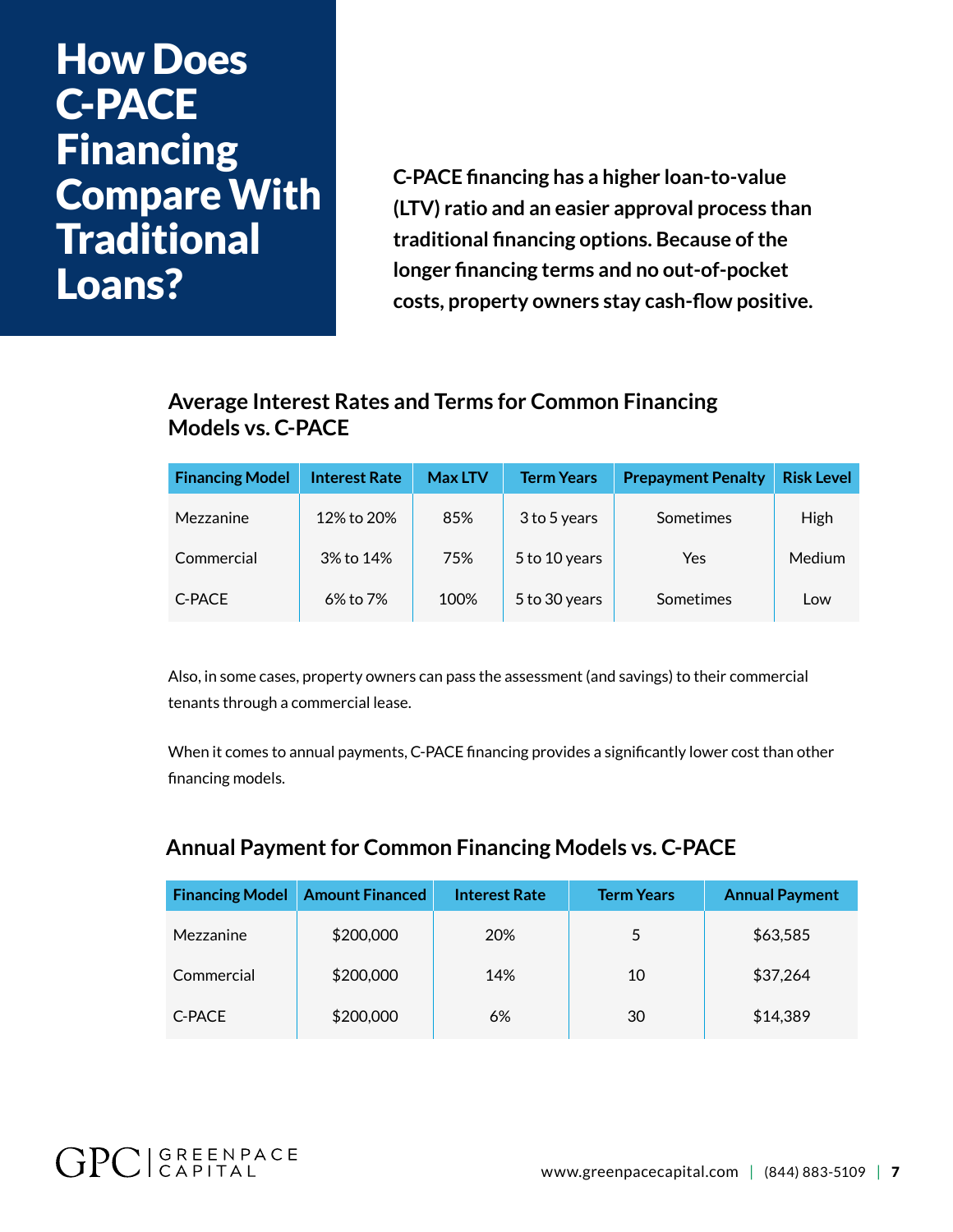## What Are the Benefits of C-PACE Financing?

**ENERGY STAR calculates that a 10% decrease in energy use can result in a 1.5% increase in net-operating income (NOI).<sup>3</sup> For example, in a 200,000-square foot office building that pays \$2 per square foot in energy costs, a 10% reduction in energy consumption translates into an additional \$40,000 of NOI.** 

In addition to energy savings and tax credits for property owners, C-PACE financing promotes job creation, spurs economic development, and helps communities mitigate the impacts of climate change and natural disasters. A study of government spending on energy technologies showed that expenditures for renewables create five more jobs per million dollars invested than spending on fossil fuels.<sup>4</sup>

To date, C-PACE has added 18,000 job years to the economy and abated 2.85 million metric tons of carbon. According to PACENation, a national nonprofit association that advocates for PACE financing, if C-PACE financing were used in 15% of eligible buildings in each state, it could add 3.2 million jobyears to the economy and abate 351 million metric tons of carbon.5

#### **C-PACE impact estimates:**

| Job-years added: | <b>Economic output:</b> | Energy saved: | Total carbon abated: |
|------------------|-------------------------|---------------|----------------------|
| 18,000           | \$2.7                   | 7.9 billion   | 2.8 million          |
| <b>vears</b>     | <b>billion</b>          | <b>kWh</b>    | metric tons          |
|                  |                         |               |                      |

**C-PACE impact estimates if used in 15% of eligible buildings in each state:**

| Job-years added: | <b>Economic output:</b> | Energy saved: | Total carbon abated: |
|------------------|-------------------------|---------------|----------------------|
| 3.2 million      | \$512                   | 990 billion   | 351 million          |
| <b>years</b>     | <b>billion</b>          | <b>kWh</b>    | metric tons          |

Source: PACENation, April 2020

<sup>3</sup> [ENERGY STAR](https://www.energystar.gov/sites/default/files/buildings/tools/CommercialRealEstate.pdf) <sup>4</sup> [McKinsey](https://www.mckinsey.com/business-functions/sustainability/our-insights/how-a-post-pandemic-stimulus-can-both-create-jobs-and-help-the-climate) <sup>5</sup> [PACENation](https://pacenation.org/wp-content/uploads/2020/04/PACE-Facts-4-24-20.pdf)

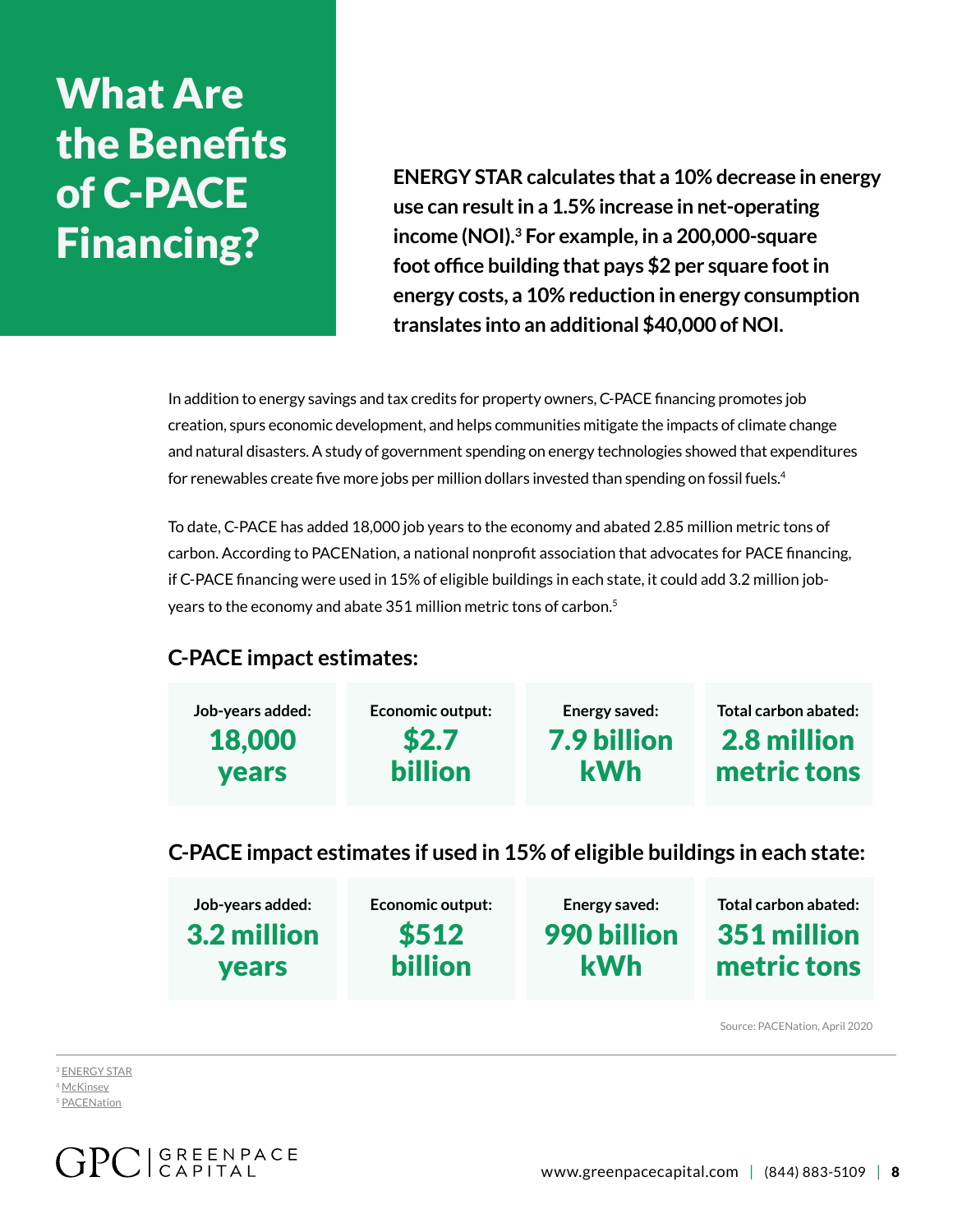## What's the Future of C-PACE?

**The Biden administration has pledged to reduce the carbon footprint of U.S. buildings by 50% by 2035.6 The Department of Commerce is set to introduce new energy performance standards and strengthen the Department of Energy's rules for building appliances and equipment.**

C-PACE and tax credits are poised to position commercial property owners with an affordable, sustainable way to offset the costs of upgrades while strengthening the communities where they operate.

### How C-PACE Improves Your Cash Flow

**See how C-PACE saved a property owner \$2.6 million over a 30-year term.**



<sup>6</sup> [The White House](https://www.whitehouse.gov/briefing-room/statements-releases/2021/04/22/fact-sheet-president-biden-sets-2030-greenhouse-gas-pollution-reduction-target-aimed-at-creating-good-paying-union-jobs-and-securing-u-s-leadership-on-clean-energy-technologies)